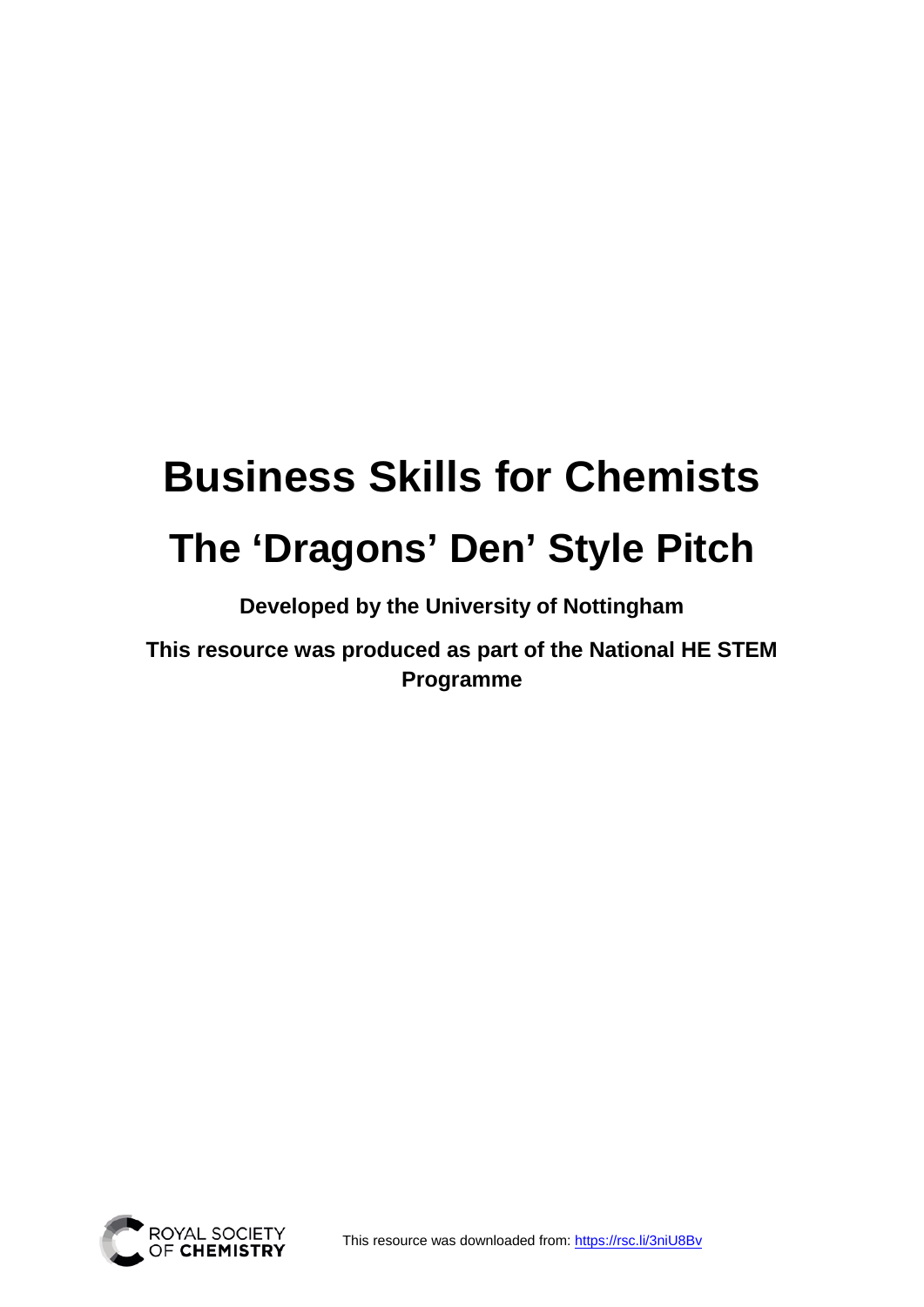# **The 'Dragons' Den' Style Pitch**

Using the novel idea, product or service that the groups have developed through the Ingenuity sections of this course and the business knowledge that they have gained through taking part in the rest of this course, the student groups are now challenged to write and present a short business pitch to a judging panel.

# **The Scenario**

The student groups take the role of members of the Novel Concept Department of a large multinational company which has significant capability within the chemistry sector. The members of the judging panel take the role of the directors of this company.

This company is forward thinking and realises that many of its products, which have been very successful and have generated a lot of revenue, are coming off patent over the next few years which will significantly affect the overall profits of the business. With this in mind, the directors have challenged each team/group to come up with novel chemistry-based products, ideas or services which can be commercialised to secure the future success of the company.

The directors, who will be here personally to listen to the new ideas that have been generated, have a 'money is not an issue' approach if they feel that the idea and business plan is of suitable quality to take on to the next step of the developmental process. The directors are therefore looking for each group to demonstrate an understanding of the background of the idea, product or service, the market and the future development and opportunities that this will offer the company as a whole.

A prize will be awarded to the team who the directors feel have the best understanding of how their idea, product or service will benefit the company in the future, and they will then take the winning proposal to the next board meeting to discuss taking in on to the next stage of the product development process.